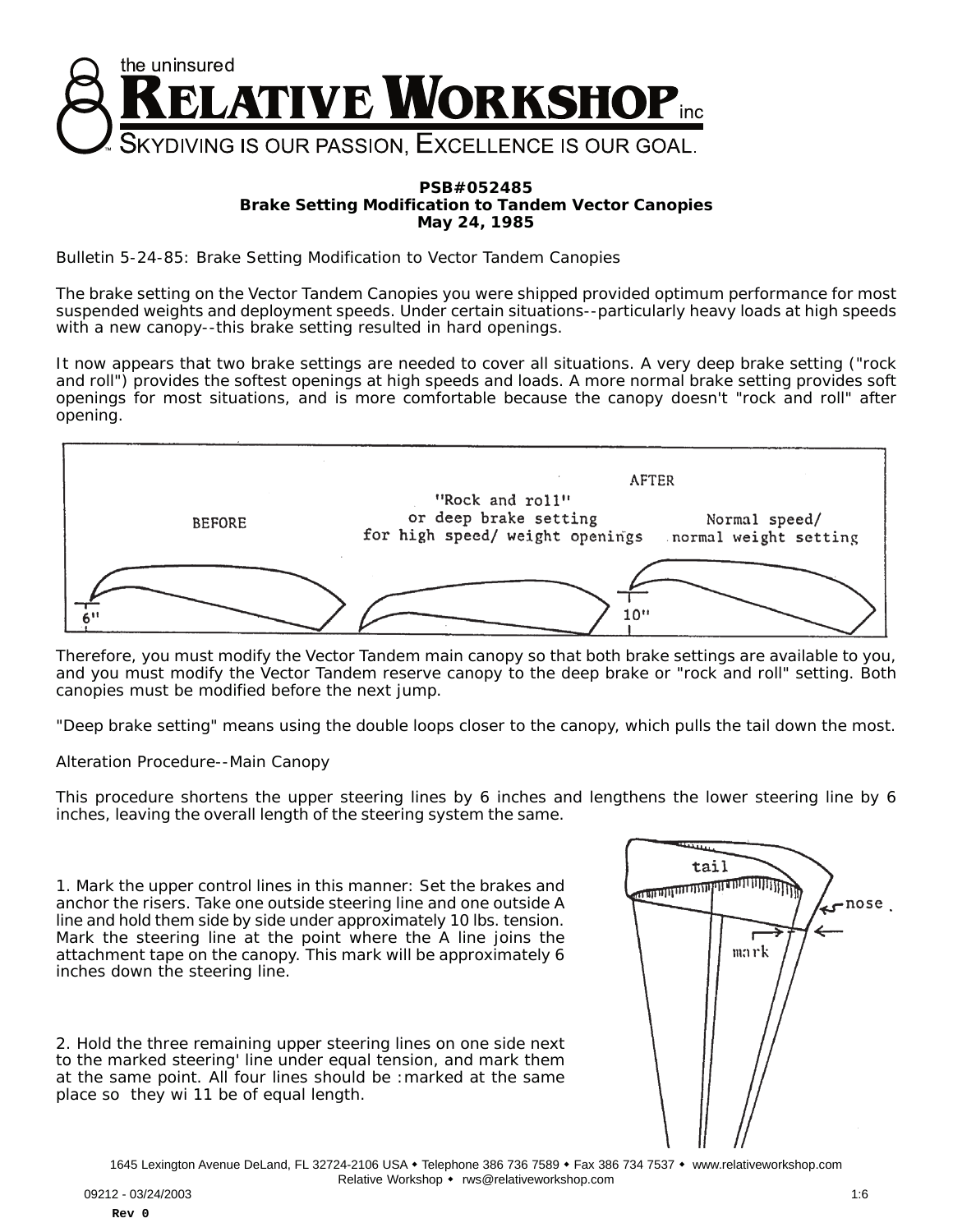

1645 Lexington Avenue DeLand, FL 32724-2106 USA . Telephone 386 736 7589 . Fax 386 734 7537 . www.relativeworkshop.com Relative Workshop • rws@relativeworkshop.com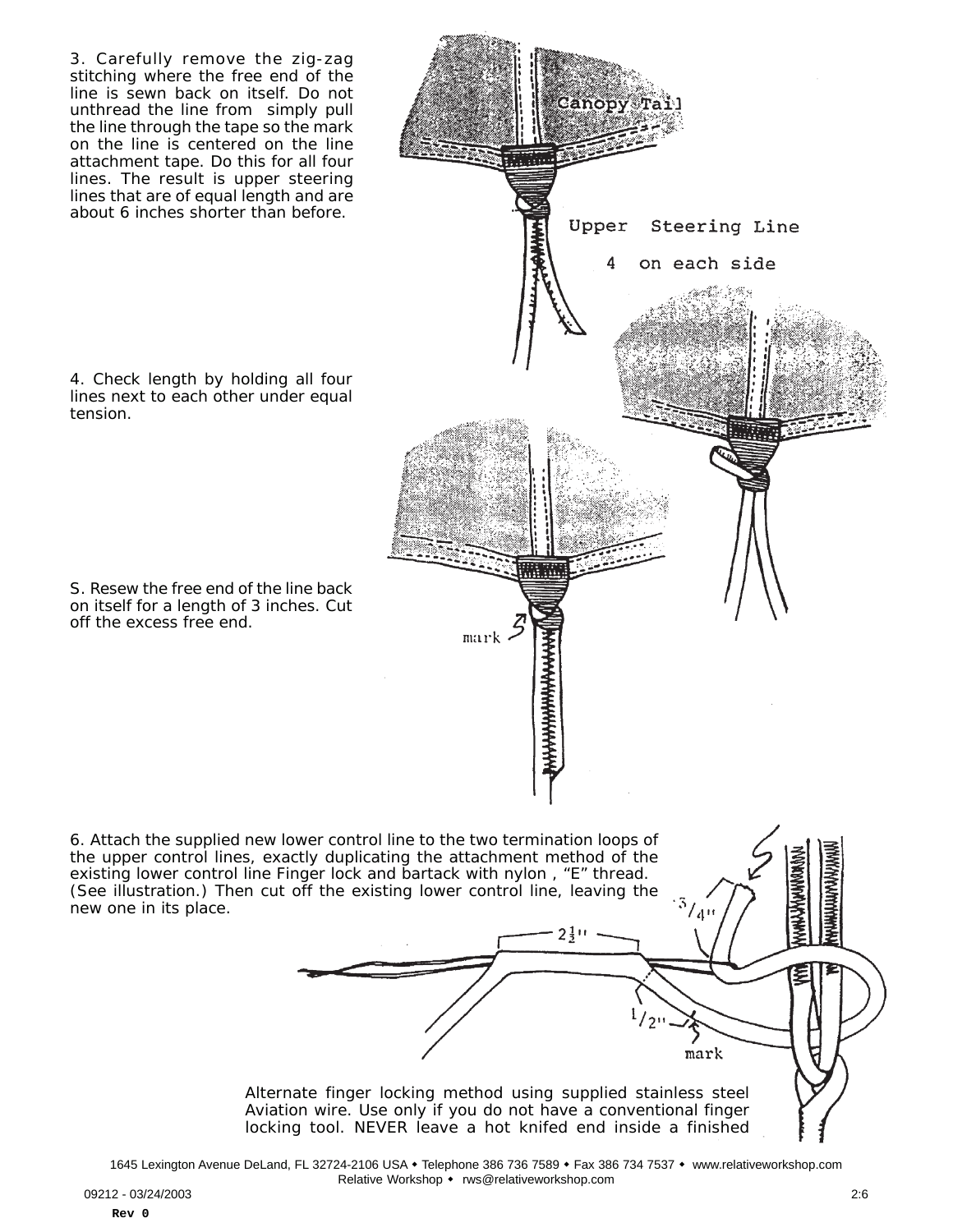

7. Thread lower control line through both steering line guide rings on the riser, then attach toggle as shown in diagram.



8. Compare modified steering system on one side of canopy to-existing steering system on the other side. The overall length from canopy trailing edge to toggle should be the same (plus or minus 1 inch).

9. Set the brakes using the upper loops (deep. brake mode) and anchor the risers. Compare the tail of the canopy to the nose; the line attachment points on both should line up.

10. Repeat steps 1 through 7 for the other side of the canopy. Compare the steering system on both sides of the canopy; they must be identical. 11. Be sure stabilizer modification has been accomplished before repacking canopy. If you are not sure, contact us.

12. Log and return confirmation card to the Relative Workshop.

Procedure--Reserve Canopy

This' procedure shbrtens the upper: steering lines by 6 inches and lengthens the lower, steering line by 6 inches, leaving the overal length of the steering system the same.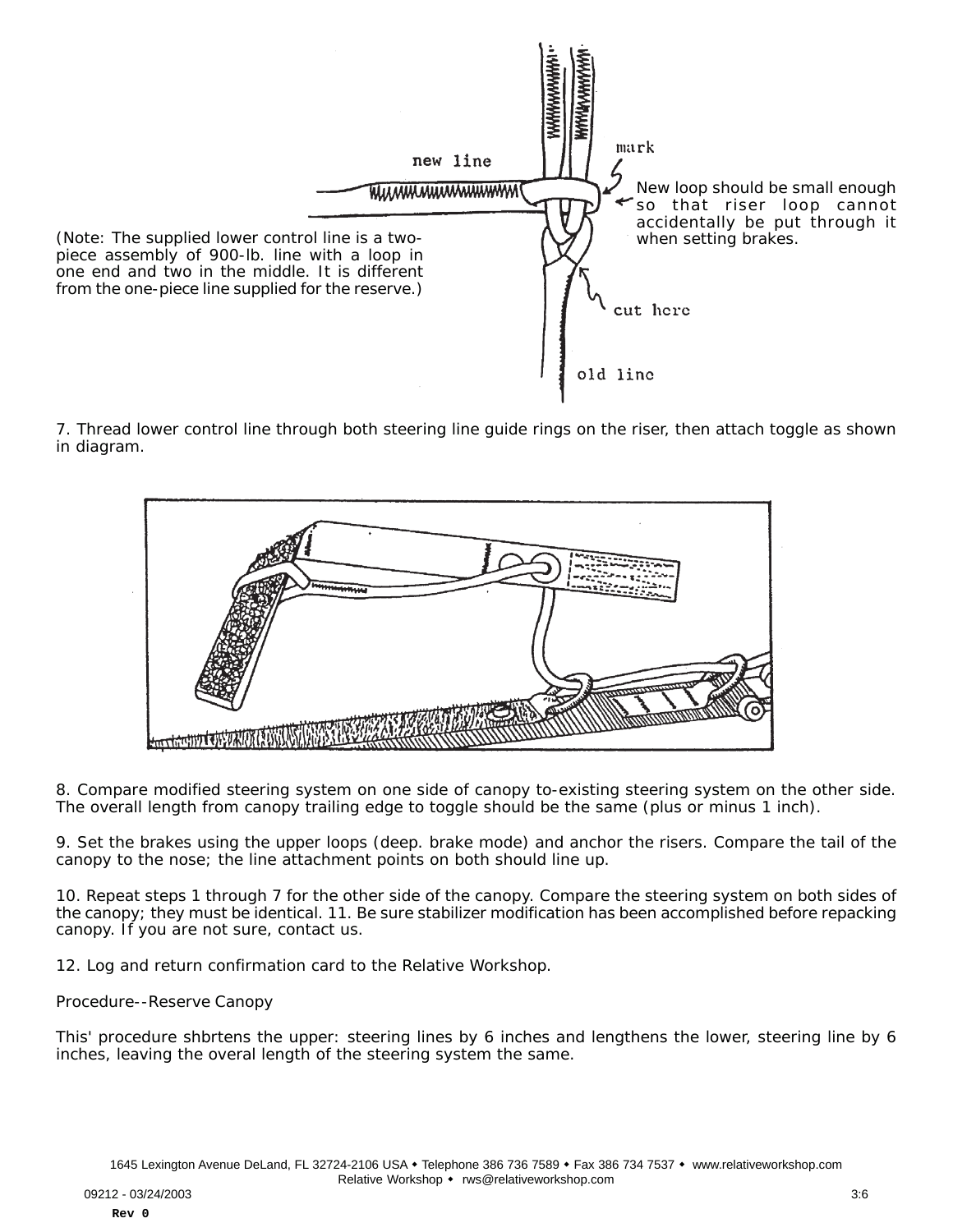1. Mark the-upper control lines in this manner: Set the brakes and anchor the risers. Take one outside steering line and one outside A line and hold them side by side under approximately 10 lbs. tension.. Mark the steering line at the point where the A line joins the attachment tape on the canopy. This mark will be approximately 6 inches down the steering line.

2. Hold the three remaining upper steering lines on one side next to the marked steering line under equal tension, and mark them at the same point. All four lines should be marked at the same place so they will be of equal length.

3. Carefully'remove the zig-zag stitching where the free end of. the line is sewn back on itself. Do not untread the lind from the tape; simply pull the line through the tape so the mark on the line is centered on the line attachment tape. Do this for all four lines. The result is upper steering lines that are of equal length and are about 6 inches shorter than before.

4. Check length by holding all four lines next to each other under equal tension.

5. Resew the free end of the line back on itself for a length of 3 inches. Cut off the excess free end.

1645 Lexington Avenue DeLand, FL 32724-2106 USA . Telephone 386 736 7589 . Fax 386 734 7537 . www.relativeworkshop.com Relative Workshop • rws@relativeworkshop.com

mark .

tail Hummmmmmmmmmmmmm

Upper

mark

Steering Line

on each side

 $\sim$ nose.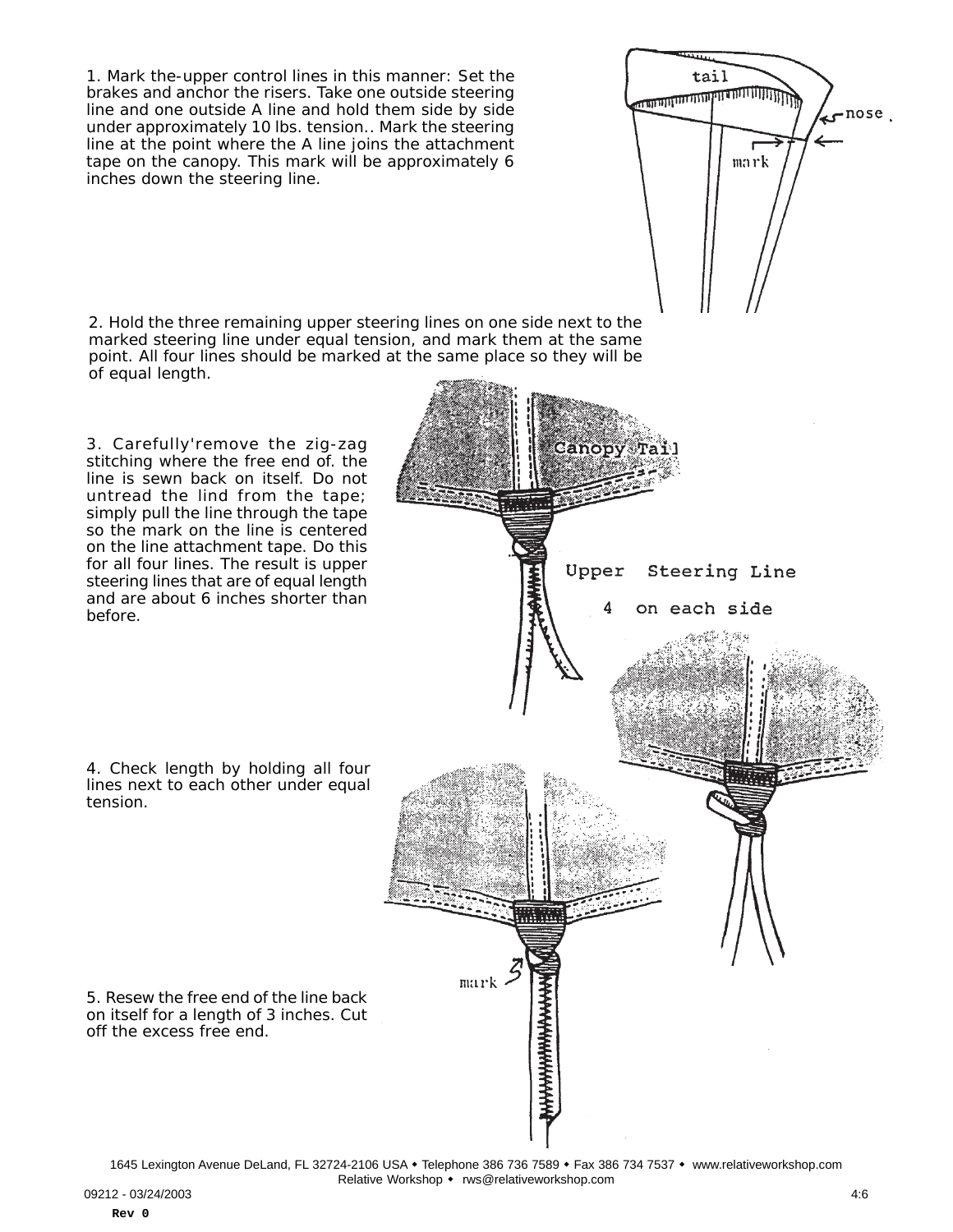

7. Thread lower control line through steering line guide ring on riser, then attach toggle as shown in diagram.



1645 Lexington Avenue DeLand, FL 32724-2106 USA . Telephone 386 736 7589 . Fax 386 734 7537 . www.relativeworkshop.com Relative Workshop • rws@relativeworkshop.com